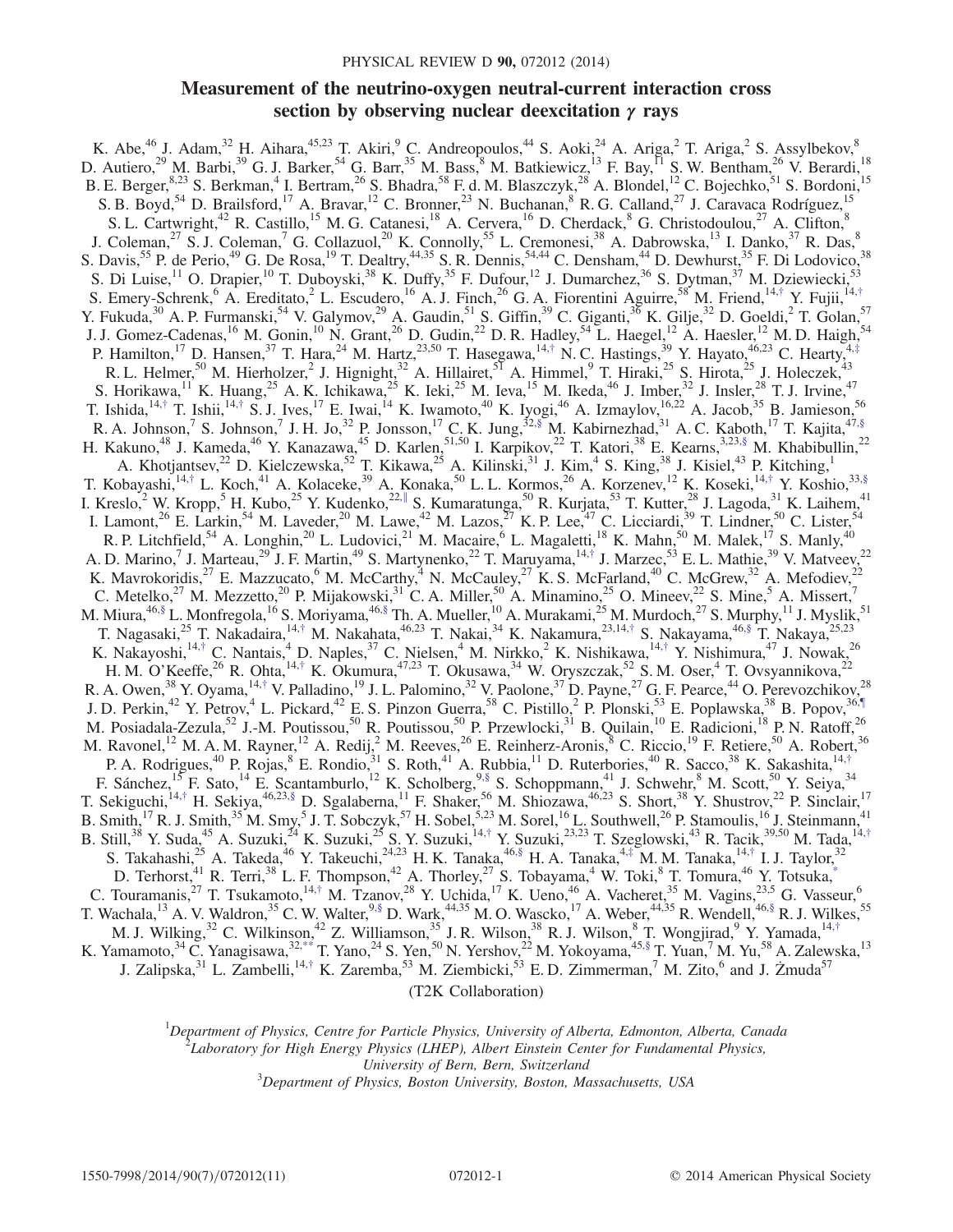${}^{4}$ Department of Physics and Astronomy, University of British Columbia, Vancouver,

British Columbia, Canada<br><sup>5</sup>Department of Physics and Astronomy University of Californ Department of Physics and Astronomy, University of California, Irvine, Irvine, California, USA<br><sup>6</sup>DELL CEA Saalay Cif sur Vustte, Exanae

<sup>o</sup>IRFU, CEA Saclay, Gif-sur-Yvette, France<br><sup>7</sup>Department of Physics, University of Colorado at Boulder, Boulder, Colorado, USA

<sup>8</sup>Department of Physics, Colorado State University, Fort Collins, Colorado, USA<br><sup>9</sup>Department of Physics, Duke University, Durham North Canolina, USA

<sup>9</sup>Department of Physics, Duke University, Durham, North Carolina, USA<br><sup>10</sup>Laboratoire Leprince-Ringuet, Ecole Polytechnique, IN2P3-CNRS, Palaiseau, France<br><sup>11</sup>Institute for Particle Physics, ETH Zurich, Zurich, Switzerla

<sup>14</sup>High Energy Accelerator Research Organization (KEK), Tsukuba, Ibaraki, Japan<br><sup>15</sup>Institut de Fisica d'Altes Energies (IFAE), Bellaterra (Barcelona), Spain<br><sup>16</sup>IFIC (CSIC and University of Valencia), Valencia, Spain<br><sup>1</sup>

Bari, Italy<br>
<sup>19</sup>Dipartimento di Fisica, INFN Sezione di Napoli and Università di Napoli, Napoli, Italy<br>
<sup>20</sup>Dipartimento di Fisica, INFN Sezione di Padova and Università di Padova, Padova, Italy<br>
<sup>21</sup>INFN Sezione di Roma

<sup>25</sup> Department of Physics, Kyoto University, Kyoto, Japan<br><sup>25</sup> Department of Physics, Kyoto University, Kyoto, Japan<br><sup>26</sup> Physics Department, Lancaster University, Lancaster, United Kingdom<br><sup>27</sup> Department of Physics, Un

<sup>30</sup>Department of Physics, Miyagi University of Education, Sendai, Japan<br><sup>31</sup>National Centre for Nuclear Research, Warsaw, Poland<br><sup>32</sup>Department of Physics and Astronomy, State University of New York at Stony Brook, Stony

New York, USA<br><sup>33</sup>Department of Physics, Okayama University, Okayama, Japan<br><sup>34</sup>Department of Physics, Osaka City University, Osaka, Japan

<sup>35</sup>Department of Physics, Oxford University, Oxford, United Kingdom<br><sup>36</sup>Laboratoire de Physique Nucléaire et de Hautes Energies (LPNHE), UPMC, Université Paris Diderot,

CNRS/IN2P3, Paris, France<br>
<sup>37</sup>Department of Physics and Astronomy, University of Pittsburgh, Pittsburgh, Pennsylvania, USA<br>
<sup>38</sup>School of Physics and Astronomy, Queen Mary University of London, London, United Kingdom<br>
<sup>39</sup>

United Kingdom<br><sup>45</sup>Department of Physics, University of Tokyo, Tokyo, Japan<br><sup>46</sup>Kamioka Observatory, Institute for Cosmic Ray Research, University of Tokyo, Kamioka, Japan<sup>46</sup>

<sup>47</sup> Research Center for Cosmic Neutrinos, Institute for Cosmic Ray Research, University of Tokyo,

*Kashiwa, Japan*<br><sup>48</sup>Department of Physics, Tokyo Metropolitan University, Tokyo, Japan<br><sup>49</sup>Department of Physics, University of Toronto, Toronto, Ontario, Canada<br><sup>50</sup>TRIUMF, Vancouver, British Columbia, Canada<br><sup>51</sup>Departm

 $55$ Department of Physics, University of Washington, Seattle, Washington, USA  $56$ Department of Physics, University of Winnipeg, Winnipeg, Manitoba, Canada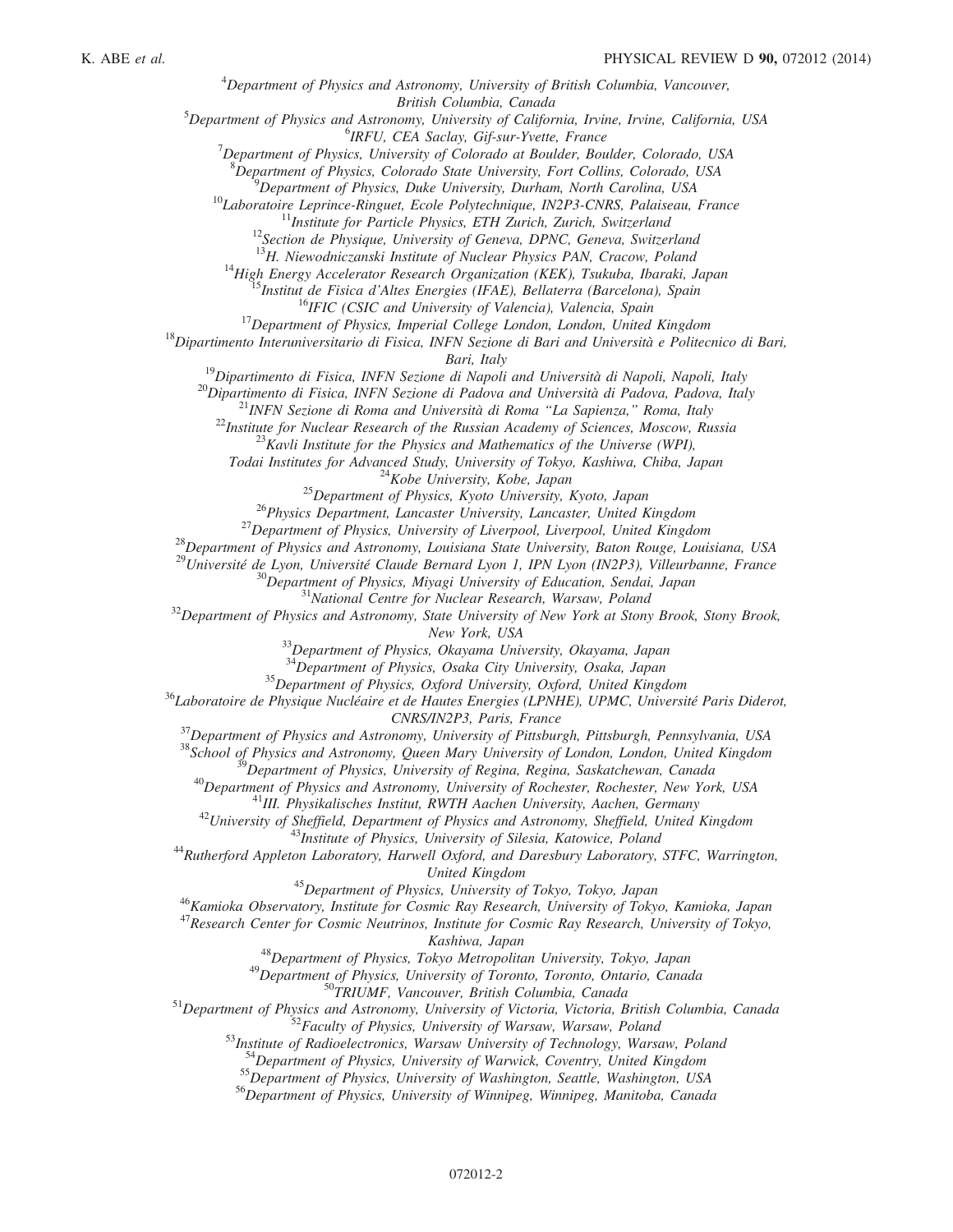$^{57}$ Faculty of Physics and Astronomy, Wroclaw University, Wroclaw, Poland  $^{58}$ Department of Physics and Astronomy, York University, Toronto, Ontario, Canada (Received 13 March 2014; published 31 October 2014)

We report the first measurement of the neutrino-oxygen neutral-current quasielastic (NCQE) cross section. It is obtained by observing nuclear deexcitation  $\gamma$  rays which follow neutrino-oxygen interactions at the Super-Kamiokande water Cherenkov detector. We use T2K data corresponding to  $3.01 \times 10^{20}$ protons on target. By selecting only events during the T2K beam window and with well-reconstructed vertices in the fiducial volume, the large background rate from natural radioactivity is dramatically reduced. We observe 43 events in the 4–30 MeV reconstructed energy window, compared with an expectation of 51.0, which includes an estimated 16.2 background events. The background is primarily nonquasielastic neutral-current interactions and has only 1.2 events from natural radioactivity. The flux-averaged NCQE cross section we measure is  $1.55 \times 10^{-38}$  cm<sup>2</sup> with a 68% confidence interval of  $(1.22, 2.20) \times 10^{-38}$  cm<sup>2</sup> at a median neutrino energy of 630 MeV, compared with the theoretical prediction of  $2.01 \times 10^{-38}$  cm<sup>2</sup>.

DOI: [10.1103/PhysRevD.90.072012](http://dx.doi.org/10.1103/PhysRevD.90.072012) PACS numbers: 25.30.Pt, 21.10.Pc, 23.20.Lv, 29.40.Ka

## I. INTRODUCTION

Nuclear deexcitation  $\gamma$  rays are a useful tool for detecting neutrino-nucleus neutral-current (NC) interactions where the final-state neutrino and associated nucleon are not observed in a Cherenkov detector. These interactions have previously been observed in neutrino-carbon interactions [\[1,2\].](#page-9-0) The most well-known  $\gamma$ -ray production process on oxygen is inelastic scattering,  $\nu + {}^{16}O \rightarrow \nu + {}^{16}O^*$ , where the residual oxygen nucleus can deexcite by emitting a nucleon or  $γ$  rays with energies between 1 and 10 MeV. This process can be used to detect supernova neutrinos [\[3\]](#page-9-1), which have an average energy of 20–30 MeV. Most theoretical work on  $\gamma$ -ray production in NC interactions has been performed in this low neutrino energy range with the assumption that it is applicable up to neutrino energies of several hundred MeV [\[4](#page-9-2)–7].

A recent calculation of  $\gamma$ -ray production in neutrino NC interactions shows that quasielastic (QE) nucleon knockout  $\nu + {}^{16}O \rightarrow \nu + p + {}^{15}N^*(\nu + n + {}^{15}O^*)$  overwhelms the inelastic process at  $F > 200$  MeV [8]. The NCOE cross inelastic process at  $E_{\nu} \gtrsim 200$  MeV [\[8\].](#page-9-3) The NCQE cross section is calculated to be more than an order of magnitude larger than the NC inelastic cross section from Ref. [\[7\]](#page-9-4) at  $E_v \approx 500$  MeV. We can observe this interaction in two ways: by observing the "primary"  $\gamma$  rays produced when the residual nucleus deexcites or by observing the "secondary"  $\gamma$  rays produced when knocked-out nucleons interact with other nuclei in the water. The primary  $\gamma$  rays occur only when the knocked-out nucleon comes from

- <span id="page-2-1"></span>[‡](#page-0-2) Also at Institute of Particle Physics, Canada.
- <span id="page-2-2"></span>[§](#page-0-3) Also at Kavli IPMU (WPI), The University of Tokyo, Japan.

the  $1p_{3/2}$  or  $1s_{1/2}$  states, while the secondary  $\gamma$  rays can be produced by nucleons released during deexcitation or by interactions of the original knocked-out nucleons and so can occur for all nucleon states. Both types of  $\gamma$  rays, produced in interactions of atmospheric neutrinos, are a major background for the study of astrophysical neutrinos in the 10 MeV range [\[9,10\]](#page-9-5), and a direct measurement of the rate of this process with a known neutrino source will be useful for ongoing and proposed projects [11–[14\].](#page-9-6)

This paper reports the first measurement of the neutrinooxygen NCQE cross section via the detection of deexcitation  $\gamma$  rays from both primary and secondary interactions. The neutrinos are produced by using the narrow-band neutrino beam at the Japan Proton Accelerator Research Complex (J-PARC) and measured with the Super-Kamiokande (SK) water Cherenkov detector.

### II. THE T2K EXPERIMENT

The Tokai-to-Kamioka (T2K) experiment [\[15\]](#page-9-7) is a long-baseline neutrino oscillation experiment consisting of a neutrino beam and several near detectors and using Super-Kamiokande as a far detector. It is designed to search for  $\nu_{\mu} \rightarrow \nu_{e}$  appearance, which is sensitive to the neutrino mixing angle  $\theta_{13}$ , and to precisely measure the mixing angle  $\theta_{23}$  and the mass difference  $|\Delta m_{32}^2|$  by  $\nu_\mu$  disappearance.<br>The accelerator at L-PARC provides a 30 GeV pro-

The accelerator at J-PARC provides a 30 GeV proton beam which collides with a graphite target to produce charged mesons. Positively charged pions and kaons are collected and focused by magnetic horns and ultimately decay in flight to produce primarily muon neutrinos inside a 96 m long cavity filled with helium gas. The proton beam is directed 2.5° away from SK. The off-axis neutrino beam has a narrow peak with median energy 630 MeV at SK because of the two-body decay kinematics of the  $\pi^+$  which dominate the focused beam. This peak energy was chosen because it corresponds to the first maximum in the neutrino oscillation probability at the location of the far detector. The narrow energy peak also allows for the measurement of

<span id="page-2-5"></span>[<sup>\\*</sup>](#page-0-0) Deceased.

<span id="page-2-0"></span>[<sup>†</sup>](#page-0-1) Also at J-PARC, Tokai, Japan.

<span id="page-2-3"></span>[<sup>∥</sup>](#page-0-4) Also at Moscow Institute of Physics and Technology and National Research Nuclear University "MEPhI," Moscow, Russia.

<span id="page-2-4"></span>[<sup>¶</sup>](#page-0-5) Also at JINR, Dubna, Russia.

<span id="page-2-6"></span><sup>\*</sup>Also at BMCC/CUNY, Science Department, New York, NY, USA.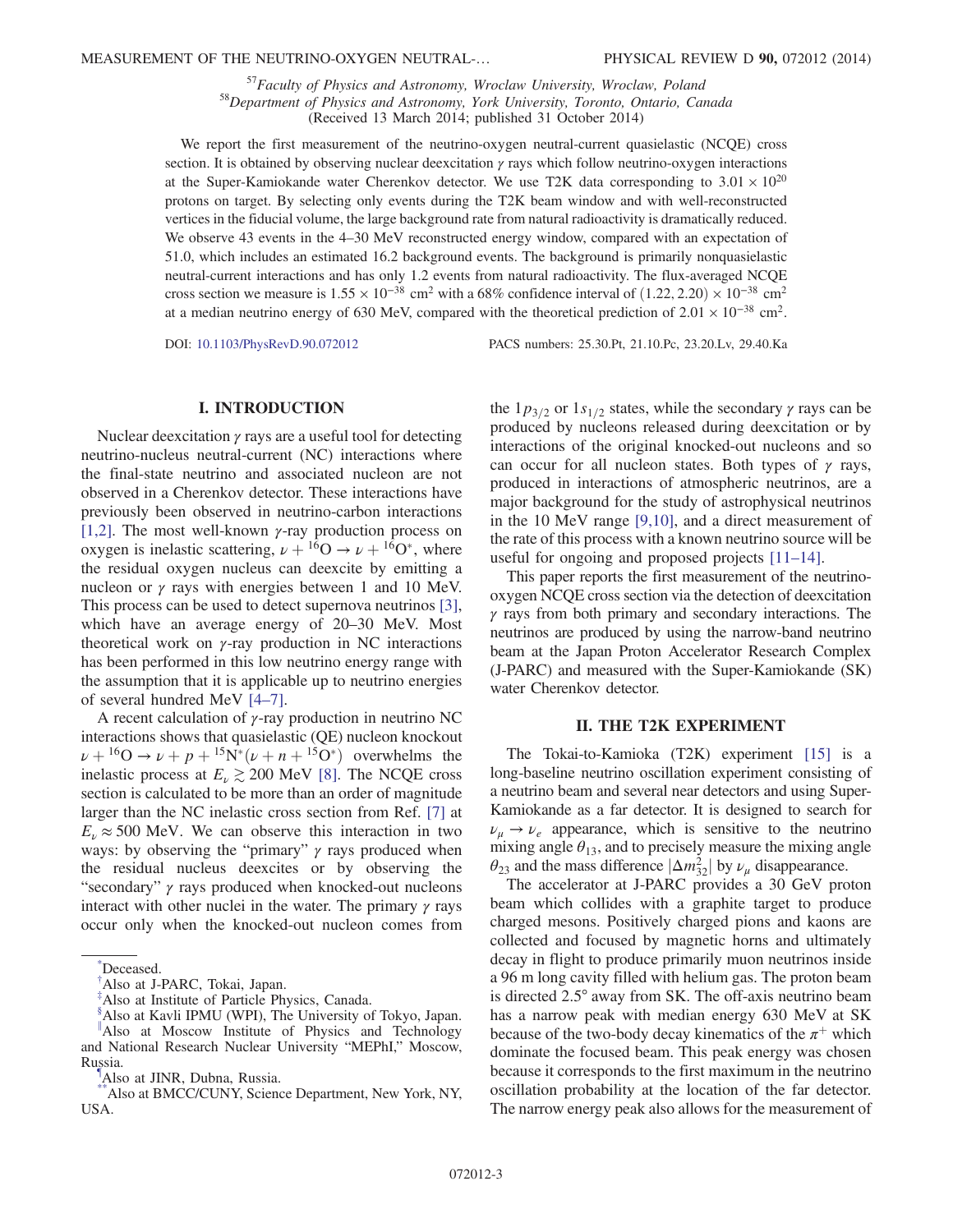the NC cross section at a particular energy. Typically, it is not possible to make energy-dependent measurements of this cross section, because the invisible outgoing neutrino makes accurate energy reconstruction impossible.

The T2K experiment has several near detectors located 280 m from the neutrino production target. The on-axis near detector, INGRID, which consists of 16 modules made up of alternating layers of iron and plastic scintillator arranged in a cross, monitors the neutrino beam direction. The off-axis near detectors, ND280, measure the neutrino beam spectrum and composition for the oscillation analyses. The neutrino measurements at the INGRID and ND280 detectors are consistent with expectations [\[16\]](#page-9-8), but this information is not used to constrain systematic uncertainties in this analysis so that an absolute cross-section measurement can be made.

Super-Kamiokande [\[11\]](#page-9-6) is a cylindrical water Cherenkov detector consisting of 50 ktons of ultrapure water, located 295 km from the neutrino target at J-PARC. It was built in the middle of Mount Ikenoyama, near the town of Kamioka, 1000 m below the peak. The tank is optically separated into two regions which share the same water. The inner detector (ID) is a cylinder containing the 22.5 kton fiducial volume and is instrumented with 11 129 inward-facing photomultiplier tubes (PMTs). The outer detector extends 2 m outward from all sides of the ID and is instrumented with 1885 outward-facing PMTs. It serves as a veto counter against cosmic-ray muons as well as a shield for  $\gamma$  rays and neutrons emitted from radioactive nuclei in the surrounding rock and stainless steel support structure.

## III. EVENT SIMULATION

T2K events at SK are simulated in three stages. First, the neutrino beam line is simulated to predict the flux and energy spectrum of neutrinos arriving at SK. Next, the interactions of those neutrinos with the nuclei in the SK detector are simulated, including final-state interactions within the nucleus. Finally, the SK detector response to all of the particles leaving the nucleus is simulated.

FLUKA [\[17\]](#page-9-9) is used to simulate hadron production in the target based on the measured proton beam profile. Hadron production data from NA61/SHINE at CERN [\[18,19\]](#page-9-10) are used to tune the simulation and evaluate the systematic error. The regions of phase space not covered by the NA61/ SHINE data directly are tuned by extrapolating the data using the empirical parameterization developed by Bonesini et al. [\[20\]](#page-9-11). Once particles leave the production target, they are transported through the magnetic horns, target hall, decay volume, and beam dump by using a GEANT3 [\[21\]](#page-9-12) simulation with GCALOR [\[22\]](#page-9-13) for hadronic interactions. The initial composition of the beam is 93%  $\nu_{\mu}$ , 6%  $\bar{\nu}_\mu$ , and 1%  $\nu_e$  (the 0.1%  $\bar{\nu}_e$  component is not considered in this analysis). The  $\nu_{\mu}$  ( $\bar{\nu}_{\mu}$ ) flux is 94% (92%) from the decay in flight of pions, while approximately half of the  $\nu_e$ flux is from muon decays and the other half is from the kaon decays. A more detailed description of the neutrino flux prediction and its uncertainty can be found in Ref. [\[23\]](#page-9-14).

Neutrino interactions based on the above flux are simulated by using the NEUT event generator [\[24,25\]](#page-9-15). The NCQE cross section on oxygen is simulated by using a spectral function model [\[26,27\]](#page-9-16) with the BBBA05 form factor parameterization [\[28\]](#page-9-17), which is then reweighted as a function of neutrino energy to match the recent theoretical calculations from Ref. [\[8\].](#page-9-3) In order to simulate the deexcitation  $\gamma$ -ray emission, it is necessary to identify which state the remaining nucleus is in after the neutrino interaction. In the simple shell model, the nucleons in  $^{16}O$ occupy three states:  $1p_{1/2}$ ,  $1p_{3/2}$ , and  $1s_{1/2}$  with knockout energies of 12.1, 18.4, and 42 MeV, respectively (3.54 MeV more for neutrons), though precise electron scattering measurements have shown significant deviations from this mean-field scenario [\[29](#page-9-18)–31]. Approximately 20% of the total spectral strength is pushed by NN correlations out of the Fermi sea into continuum states [\[32\].](#page-9-19) The electron scattering results are incorporated into a realistic spectral function model in Ref. [\[26\]](#page-9-16), which was integrated in momentum and energy in Ref. [\[8\]](#page-9-3) to calculate the spectroscopic factors for the shell states shown in Table [I](#page-3-0).

Since the  $1p_{1/2}$  hole is already the ground state, it produces no primary  $\gamma$  rays. The  $1p_{3/2}$  proton and neutron hole states have three possible energy levels, the most common of which (branching ratio 87%) has the lowest energy and decays by releasing a 6.32 or 6.18 MeV photon for a proton or neutron hole, respectively. That is the only  $1p_{3/2}$  neutron-hole decay that produces a photon, but for the proton holes one of the higher energy levels also releases a 9.93 MeV photon, bringing the total branching ratio from γ-ray production up to 92% [\[29,33\].](#page-9-18) The  $1s_{1/2}$ hole state can decay via a variety of channels, usually including additional nucleon emission because of the large binding energy of the knocked-out nucleon. The branching ratios of the  $1s_{1/2}$  proton hole state are estimated by using the result of the <sup>16</sup>O $(p, 2p)$ <sup>15</sup>N experiment (RCNP-E148) [\[34\]](#page-9-20), with a 3–6 MeV  $\gamma$  ray produced 22% of the time and a  $> 6$  MeV  $\gamma$  ray produced 15% of the time. Only protons were studied in the experiment, but the proton and neutron

<span id="page-3-0"></span>TABLE I. The spectroscopic factors and branching ratios for primary γ-ray production for the three residual excited nuclear states simulated in this analysis. The spectroscopic factors are calculated in Ref. [\[8\],](#page-9-3) while the branching ratios were measured with electron and proton scattering [\[29,33,34\].](#page-9-18)

|                                 | $1p_{1/2}$ | $1p_{3/2}$ | $1s_{1/2}$ |
|---------------------------------|------------|------------|------------|
| Spectroscopic factors           | 0.632      | 0.703      | 0.422      |
| $\gamma$ -ray branching ratios: |            |            |            |
| $> 6$ MeV from p hole           | $0\%$      | 91.8%      | $14.7\%$   |
| $> 6$ MeV from <i>n</i> hole    | $0\%$      | 86.9%      | 14.7%      |
| 3–6 MeV from either             | $0\%$      | $0\%$      | 27.8%      |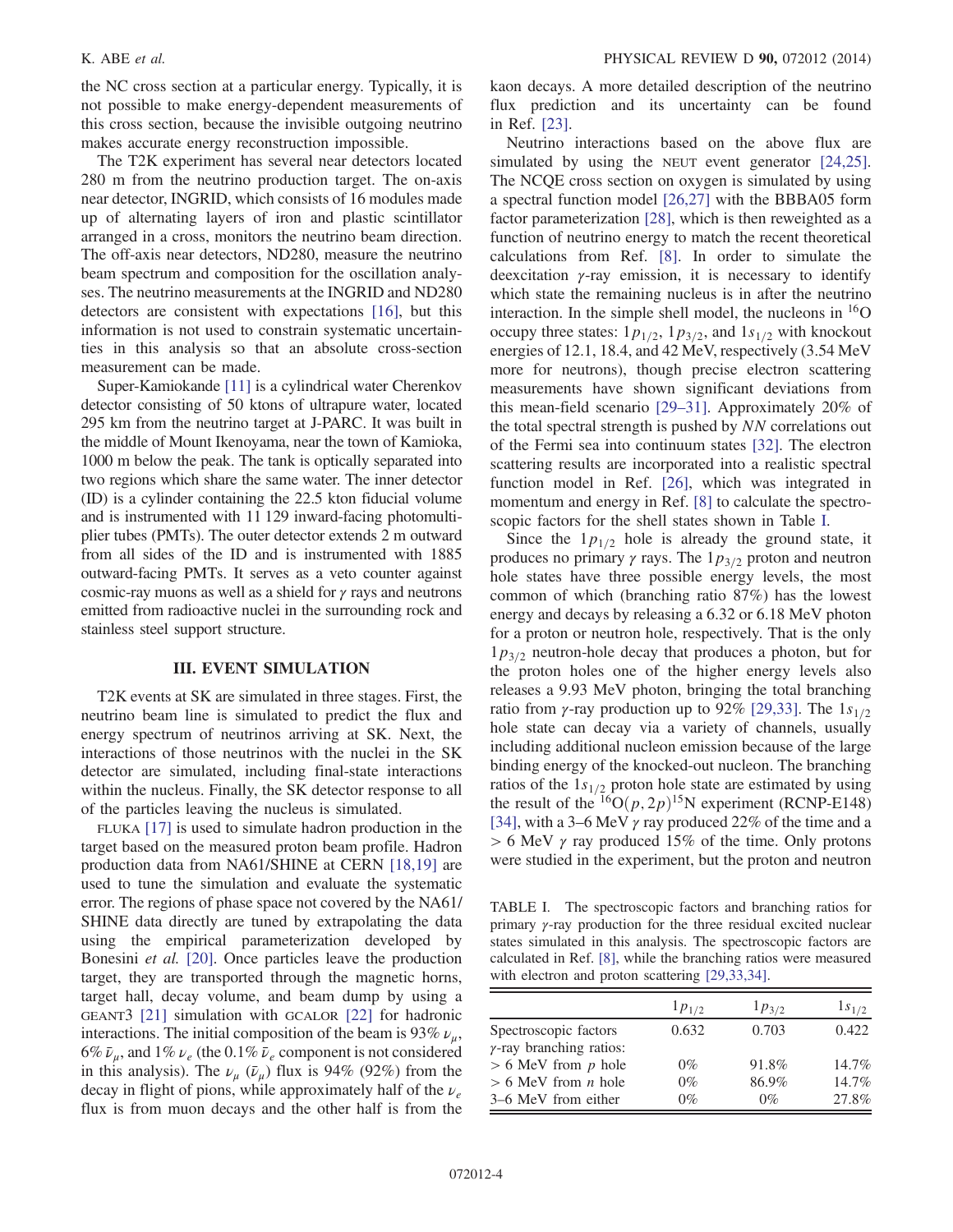energy levels are expected to be very similar, since <sup>16</sup>O is an isoscalar nucleus. There have been no measurements of photon production from the continuum states, so they are assumed to produce no primary  $\gamma$  rays, though this assumption is taken into account in the systematic uncertainties in Sec. [IV C](#page-6-0).

Non-QE NC interactions make up the largest neutrinoinduced background component and predominantly consist of NC single-pion production where the pion is absorbed during final-state interactions in the nucleus. This resonant production is simulated by using the Rein-Sehgal model [\[35\]](#page-9-21), the position dependence within the nucleus is calculated with the model from Ref. [\[36\]](#page-9-22), and the scale of the microscopic pion interaction probabilities in the nuclear medium is determined from fits to pion scattering data [\[37](#page-9-23)–39]. The simulation of primary deexcitation  $\gamma$  rays from this process is based on measurements of  $\pi^-$  absorption at rest on  $H_2O$  at CERN [\[40\].](#page-9-24) These pion-absorption interactions can also release nucleons which go on to produce secondary  $\gamma$  rays as described below. More details about NEUT, including the models used to simulate the smaller charged-current (CC) backgrounds, can be found in Refs. [\[15,25\].](#page-9-7)

SK's GEANT3-based simulation [\[21\]](#page-9-12) is used to transport all the particles leaving the nucleus through the detector, to produce and transport the Cherenkov light, and to simulate the response of the photodetectors and electronics. Charged pions with momenta above 500 MeV/ $c$  are simulated with GCALOR [\[22\],](#page-9-13) while lower momentum pions are simulated with a custom routine based on the NEUT cascade model for final state hadrons. GCALOR also simulates the interactions of nucleons with nuclei in the water, including the production of secondary  $\gamma$  rays. In this simulation, secondary  $\gamma$  rays are typically produced in multiples: 95% of events with secondary  $\gamma$  rays have at least two, some originating from multiple interactions of neutrons in the water. The total secondary  $\gamma$ -ray energy per event is distributed widely with a peak around 7 MeV and a long tail towards higher energies.

There is an additional signal-like contribution from the inelastic process,  $\nu + {}^{16}O \rightarrow \nu + {}^{16}O^*$ . However, since there is no accurate estimation of  $\gamma$ -ray production induced by the NC inelastic process in the T2K energy range, we do not subtract its contribution in the final result. If we assume that the rate of  $\gamma$ -ray production after a inelastic interaction is similar to that of a nucleon knockout reaction and extrapolate the NC inelastic cross section predicted in Ref. [\[7\]](#page-9-4) to the energy region of this analysis, we expect its contribution to be no larger than a few percent of our final sample.

## IV. ANALYSIS

The results presented in this paper are based on T2K run 1–3 data from  $3.01 \times 10^{20}$  protons on target [\[41\]](#page-9-25). The expected number of beam-related events after the <span id="page-4-0"></span>TABLE II. Observed and expected numbers of events in T2K runs 1–3. The CC samples are based on the flux at SK including three-flavor oscillations (parameters described in the text). The NC samples are based on the unoscillated flux. The  $\nu_e$  NCQE events are treated as signal, but the  $\bar{\nu}_u$  NCQE are considered background since there is a different predicted cross section for antineutrinos.

| Beam-related expectation | $\nu_\mu$ | $\nu_e$ | $\bar{\nu}_{\mu}$ |  |  |
|--------------------------|-----------|---------|-------------------|--|--|
| <b>NCQE</b>              | 34.33     | 0.46    | 0.69              |  |  |
| NC non-QE                | 11.59     | 0.26    | 0.45              |  |  |
| <sub>CC</sub>            | 2.01      | 0.0014  | 0.025             |  |  |
| Signal                   | 34.80     |         |                   |  |  |
| Background (beam)        | 15.02     |         |                   |  |  |
| Beam-unrelated           | 1.20      |         |                   |  |  |
| Observed events          | 43        |         |                   |  |  |

selections described in the next section are summarized in Table [II](#page-4-0), which categorizes them by neutrino flavor and interaction mode. For the computation of the CC components, we assume three-flavor oscillations with  $|\Delta m_{32}^2|$  =  $2.44 \times 10^{-3}$  eV<sup>2</sup> sin<sup>2</sup> $\theta_{12}$  = 0.50 and sin<sup>2</sup> $2\theta_{12}$  = 0.097  $2.44 \times 10^{-3}$  eV<sup>2</sup>,  $\sin^2 \theta_{23} = 0.50$ , and  $\sin^2 2\theta_{13} = 0.097$ . The majority of the beam-related background comes from nonquasielastic NC events, in particular, single-pion production followed by pion absorption within the nucleus. The CC background comes from interactions where the outgoing charged lepton has low momentum and is misidentified as an electron or where the charged lepton itself is below the Cherenkov threshold but deexcitation  $\gamma$  rays are emitted.

The expected number of beam-unrelated events after all selections are applied is estimated to be 1.2 by sampling events at least 5  $\mu$ s before the T2K beam trigger so that no beam-related activity is included. The measured event rate is normalized to the total live time of the analyzed beam spills. Since the beam-unrelated background is directly measured with data outside the beam window, the systematic uncertainty associated with it is small.

## A. Event selection

The event trigger for this analysis requires events to be within the 1 ms T2K beam window and have at least 25 PMT hits within 200 ns. This trigger has an estimated efficiency or 99.5% for 4 MeV events and is the lowest threshold trigger used in any T2K or Super-K analysis. It is possible only because of the sharp reduction in accidental backgrounds due to the beam timing requirement.

The reconstruction of the event vertex, direction, and energy is the same as that used in the SK solar neutrino analysis [\[42\]](#page-9-26). The event vertex is found by a maximum likelihood fit to the timing residuals of the Cherenkov light, accounting for the dark noise rate [\[43\]](#page-9-27). The vertex resolution is approximately 125 cm at 4 MeV and improves to below 50 cm above 12 MeV. The event direction is reconstructed by comparing the observed hit pattern with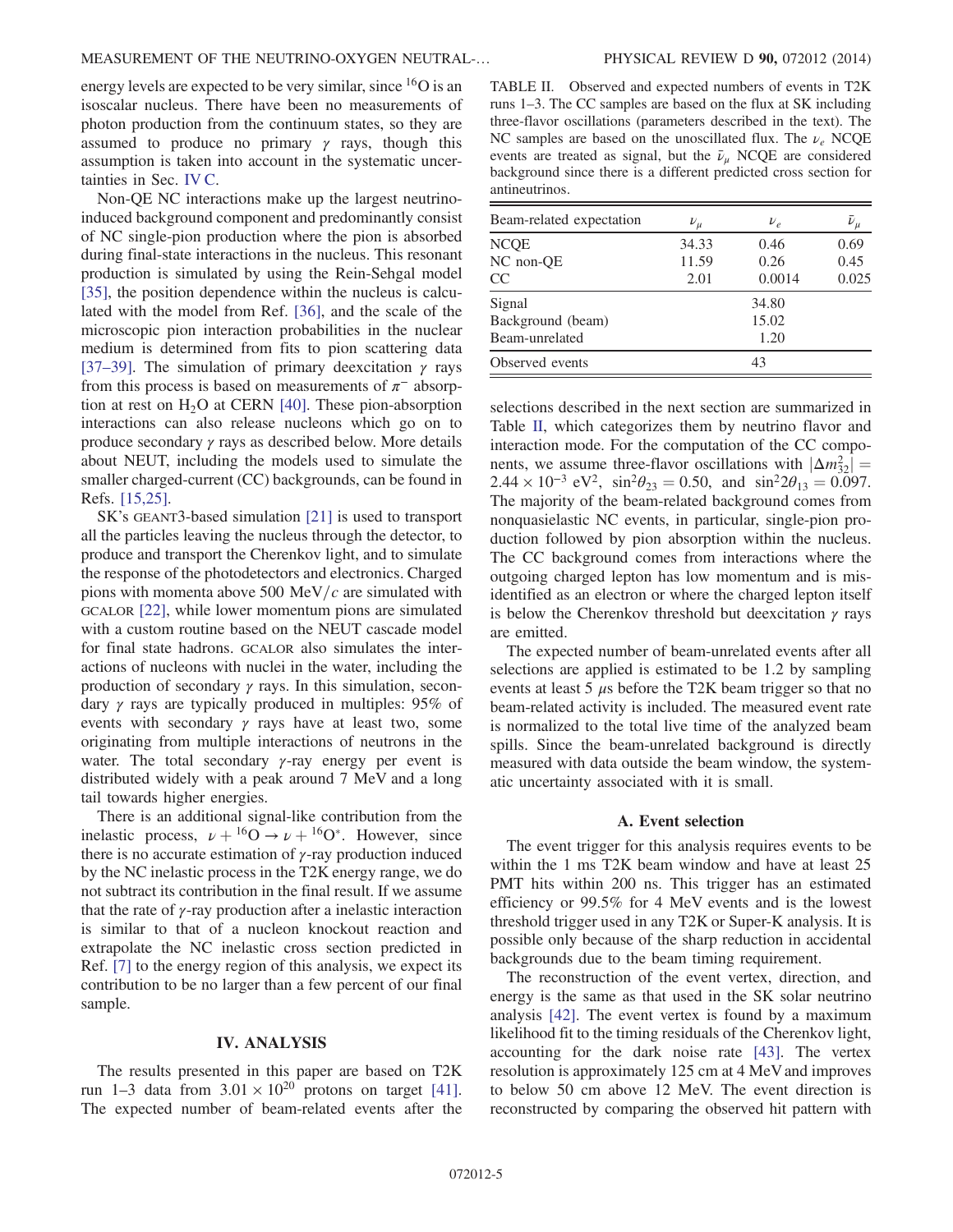the MC expectation for a single electron ring using a likelihood function. The reconstructed energy is defined as the total energy of a single electron that would have produced all Cherenkov photons in the event. It is calculated by using the effective number of hit PMTs  $N_{\text{eff}}$ , which corrects for the rate of multiple hits on a single PMT, scattered and reflected light, the water quality, the dark noise rate, the photocathode coverage as a function of time and position, and the PMT quantum efficiency. The relationship between  $N_{\text{eff}}$  and energy is determined by using a MC simulation of monoenergetic electrons. We use this definition because it is used by the SK low-energy reconstruction tools, though we know many events have multiple particles and a variety of particle species. The vertex resolution, water quality, and energy scale are calibrated by using a variety of sources, described in detail in Ref. [\[44\]](#page-10-0).

The first selections applied are a cut on the reconstructed energy, only allowing events between 4 and 30 MeV, a standard fiducial volume cut of 2 m from the detector wall, and a tighter event timing cut. The neutrino beam spill has a bunch structure, reflecting the underlying proton bunch structure, with 6 or 8 bunches separated by 581 ns gaps, delivered every 3 s. The  $\pm 100$  ns timing cut contains the neutrino beam bunch width which has an observed rms of 24 ns at SK. The time is synchronized between the near and far sites by using a common-view GPS system, and the bunch timing is calibrated by using the higher energy T2K neutrino events at SK.

Further selection cuts are applied based on the event vertex and reconstruction quality to remove beam-unrelated background, similar to those used in SK solar [\[42\]](#page-9-26) and supernova relic neutrino analyses [\[9\].](#page-9-5) These cut criteria are simultaneously optimized in an energy-dependent way to maximize the figure of merit defined as  $N_{\text{beam}}/$  $\sqrt{N_{\text{beam}}} + N_{\text{unrel}}$ , where  $N_{\text{beam}}$  and  $N_{\text{unrel}}$  denote the number of expected beam-related and beam-unrelated events, respectively. The cut optimization is done separately for each of the three T2K run periods, since the beam intensities and beam bunch structures differ.

Most of the beam-unrelated background comes from radioactive impurities in the PMT glass, cases, and support structure and so is concentrated near the ID wall. Cuts on the distance from the nearest wall,  $\mathcal{D}_1$ , and the distance from the wall along the backward direction of the reconstructed track,  $\mathcal{D}_2$ , together effectively eliminate background events produced at or near the ID wall. A minimum cut of 2 m is applied for both, with the cut on  $\mathcal{D}_1$  increasing linearly below 4.75 MeV to about 3.2 m and the cut on  $\mathcal{D}_2$  increasing linearly below 5.75 MeV to about 10 m.

Beam-unrelated background events that pass the fiducial cuts typically have reconstruction errors which move the vertex to the center of the tank. These errors can be identified based on the distribution of hits in time and space. The hit time distribution should be a sharp peak after time-of-flight correction from the correct vertex, which we quantify as the timing goodness  $g_t$ . The hit pattern should also be azimuthally symmetric around the reconstructed particle direction, which we test by using  $g_p$ , the Kolmogorov-Smirnov distance between the observed hit distribution and a perfectly symmetric one. The reconstruction quality cut criterium  $Q_{\text{rec}}$  is defined as the hyperbolic combination of these two parameters:  $Q_{\text{rec}} \equiv g_t^2 - g_p^2$  and is<br>shown in Fig. 1. The cut on  $Q_{\text{rel}}$  is also energy dependent shown in Fig. [1](#page-5-0). The cut on  $Q_{\text{rec}}$  is also energy dependent and varies from about 0.25 at its tightest at the low end of the energy spectrumto effectively no cut above 11 MeV.More detailed descriptions of  $g_t$  and  $g_p$  are found in Ref. [\[45\].](#page-10-1)

Before selection, the beam-unrelated background rate from natural radioactivity is 284 counts per second, or 1.2 million events expected during the 1 ms beam windows used for other T2K analyses [\[46\]](#page-10-2). Applying the tight timing cut reduces this background to 1816 events. The fiducial and reconstruction quality cuts further reduce the beamunrelated background to 1.77 events, a contamination of 2.4%. These beam-unrelated selection cuts reduce the estimated NCQE signal efficiency to 74%. Among the selected signal events, we estimate 97% have true vertices within the fiducial volume.

Finally, to suppress the beam-related CC interaction events, two additional cuts are applied: a preactivity cut and a Cherenkov opening angle cut. The preactivity cut rejects electrons produced in muon decays with more than 99.9% efficiency by rejecting events which occur less than 20  $\mu$ s after a high-energy event, defined as a group of 22 or more hits in a 30 ns window. The likelihood of this selection rejecting a signal event because of accidental dark noise hits is less than 0.1%.

<span id="page-5-0"></span>

FIG. 1 (color online). Distribution of the reconstruction quality parameter  $Q_{\text{rec}}$  after the beam-unrelated selection cuts (timing, fiducial volume,  $Q_{\text{rec}}$ ) have been applied. The inset shows the distribution before the energy-dependent cut on  $Q_{\text{rec}}$  but including the timing and fiducial volume cuts. The T2K run 1–3 data are represented by points with statistical error bars, and the expectation is represented by stacked histograms showing the NCQE signal and the NC non-QE, CC, and beam-unrelated background components.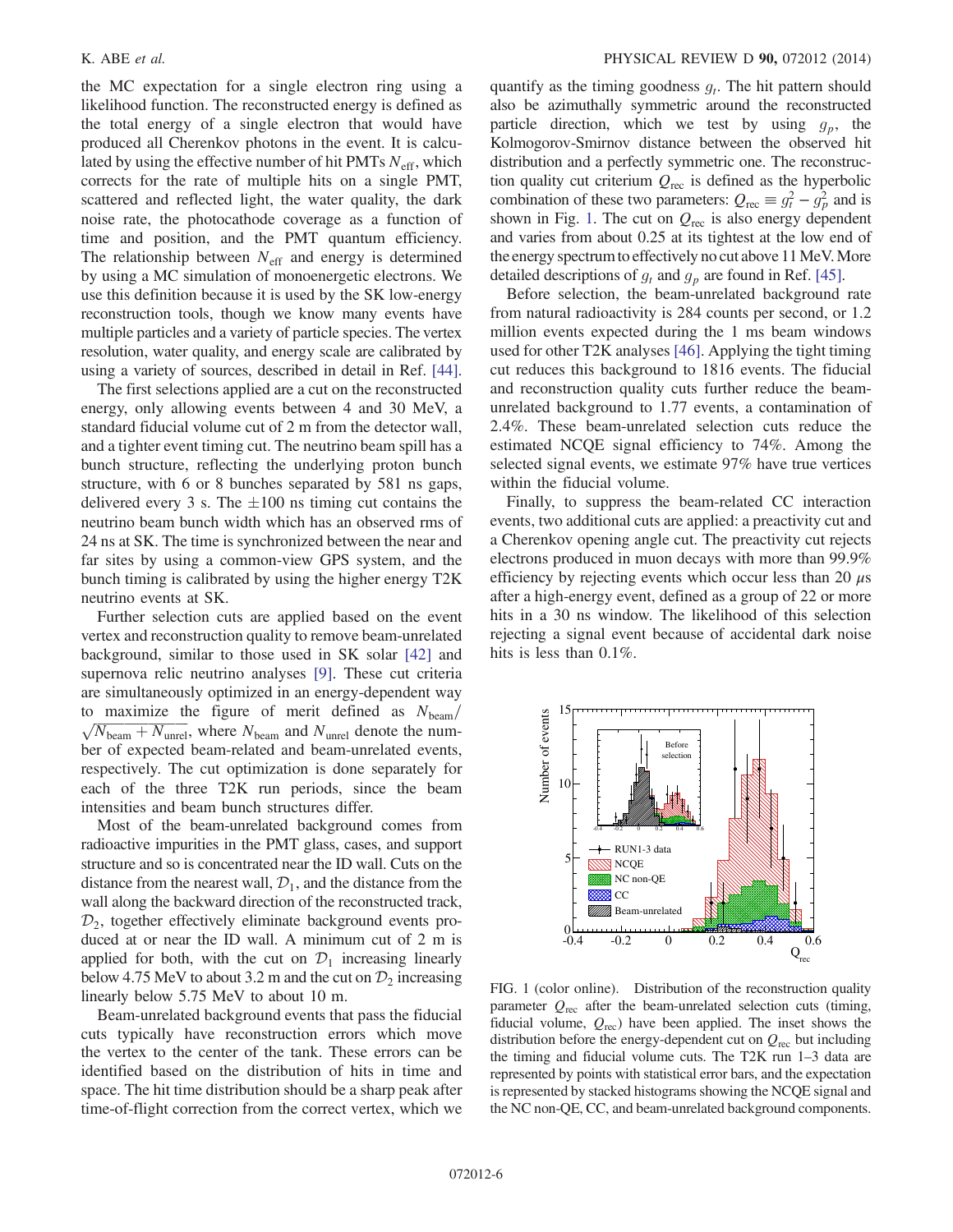For this low-energy sample, the Cherenkov angle of an event is defined as the peak of the distribution of Cherenkov angles calculated for every combination of three PMTs with hits, assuming the reconstructed vertex as the origin, following the technique from Ref. [\[9\]](#page-9-5). For a single particle this peak will be close to the opening angle of the particle, while the more isotropic light distributions from multiple particles will have peaks close to 90°. The Cherenkov angle depends on the velocity of the particle, approaching  $42^{\circ}$  as the velocity approaches c. The electrons produced by the deexcitation  $\gamma$  rays selected in this analysis are highly relativistic and so peak at 42°. The heavier muons from  $\nu_{\mu}$  CC events have smaller opening angles, peaking around 28°; the higher momentum muons with larger opening angles having already been removed by the energy cut at 30 MeV. These low-momentum muons are removed by a cut at 34°. The Cherenkov angle distribution for events passing all other selection criteria can be seen in Fig. [2](#page-6-1). The data-expectation disagreement in the multi-γ peak is likely due to the approximations made in the model of γ-ray emission induced by secondary neutron interactions used by GEANT3 and GCALOR, particularly the multiplicity of the secondary neutrons.

After all selections, 51.0 events are expected, of which 34.8 are expected to be NCQE signal for a purity of 69%. The overall selection efficiency is estimated to be 70% relative to the number of true NCQE events in the true fiducial volume which produce either primary or secondary  $γ$  rays (approximately 25% of NCQE events produce no photons and are consequently unobservable). The beamunrelated contamination remains 2.4% after the final beam-related selections, with the 1.77 events after only

<span id="page-6-1"></span>

FIG. 2 (color online). The Cherenkov angle distribution in data and MC expectation after the beam-unrelated selections and the preactivity cut. The expectation has a three-peak structure corresponding to low-momentum muons around 28°, single γ rays around 42°, and multiple  $\gamma$  rays around 90°. A selection cut is applied at 34° to remove the muon events, but no attempt is made to separate single- and multiple-γ events.

the beam-unrelated selections reduced to 1.2 background events in the final sample.

## B. Observed events

Figure [3](#page-6-2) shows the observed event timing distribution in a region from  $-1$  to 5  $\mu$ s with respect to the beam trigger time, before the tight  $\pm 100$  ns timing cut on each bunch has been applied. Six events are found outside the tight bunch time windows, which is consistent with the 3.6 beam-unrelated events expected for this amount of integrated live time. These events are separate from the 1.2 beam-unrelated events expected to fall within the 200 ns bunch windows.

After all cuts, 43 events remain in the 4–30 MeV reconstructed energy range, compared with 51.0 expected. The vertex distribution of the sample is shown in Fig. [4,](#page-7-0) in which no nonuniformity or biases with respect to the neutrino beam direction are found. The energy distribution of the data after all the selection cuts is shown in Fig. [5](#page-7-1). A peak due to 6 MeV prompt deexcitation  $\gamma$  rays is clearly seen in the data, and the observed distribution matches well with the expectation. The high-energy tail originates primarily from the contribution of additional secondary  $\gamma$ rays overlapping the primary  $\gamma$  rays.

### C. Systematic uncertainties

<span id="page-6-0"></span>The sources of systematic uncertainty on the expected number of signal and background events and their size are summarized in Table [III](#page-7-2). The methods for calculating these uncertainties are described below.

The flux errors, calculated in correlated energy bins, are determined based on beam monitoring, constraints from external measurements (particularly NA61/SHINE [\[18,19\]](#page-9-10)), and Monte Carlo studies of focusing parameters

<span id="page-6-2"></span>

FIG. 3 (color online).  $\Delta T_0$  distribution of the data sample after all selection cuts except for beam timing, compared to the bunch center positions determined from high energy T2K neutrino events, indicated by eight dashed vertical lines. The on-timing and off-timing events are shown in solid and hashed, respectively.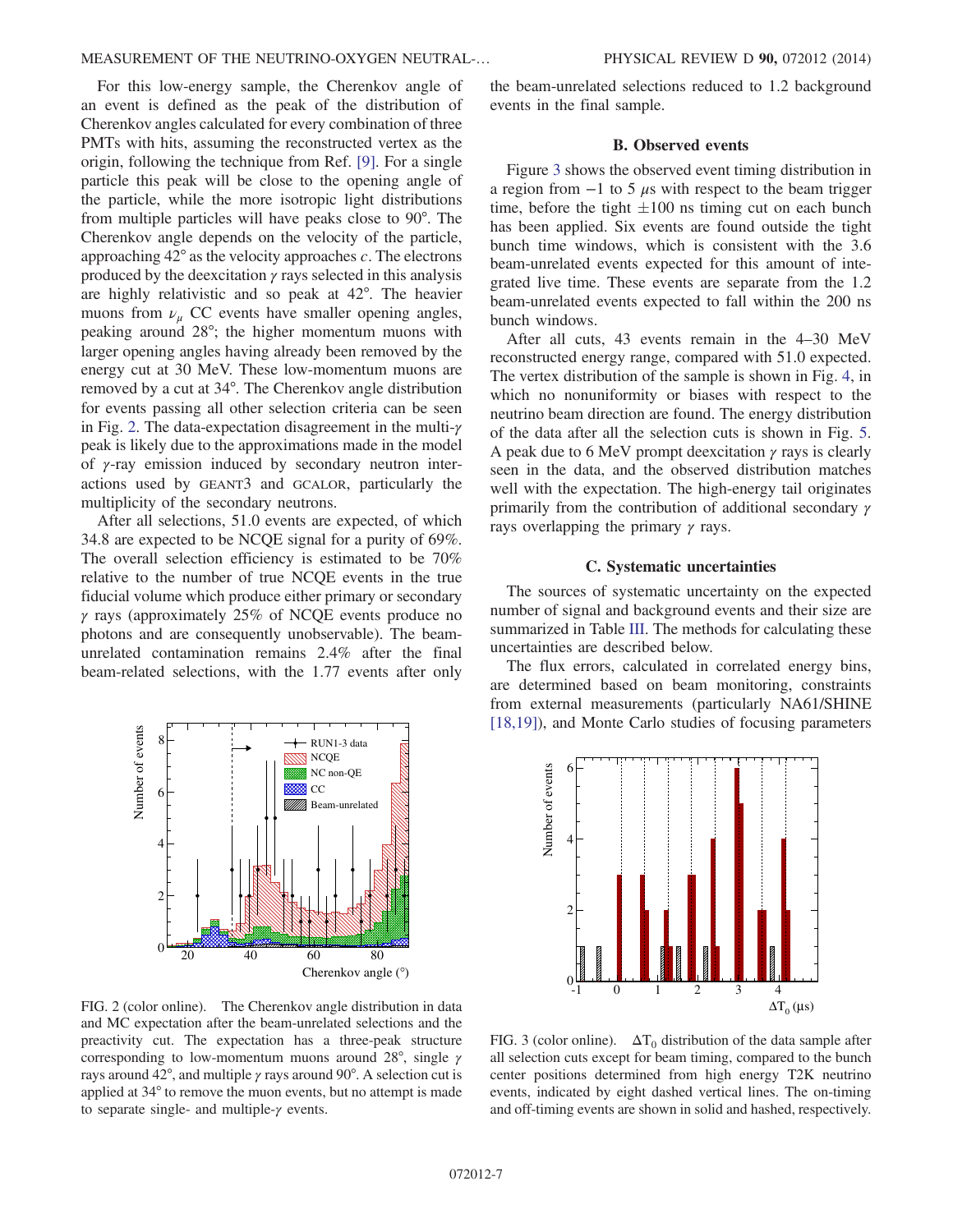<span id="page-7-0"></span>

FIG. 4 (color online). Vertex distribution of the final data sample in Y versus X after all selections have been applied. The solid and dotted lines indicate the boundaries of the inner detector and fiducial volume, respectively. The neutrino beam direction is indicated by the arrow.

(e.g., horn current, beam alignment, etc.) [\[23\].](#page-9-14) The dominant uncertainty on the flux comes from the production of hadrons in the target, though the beam alignment and off-axis angle become significant at energies between 700 MeV and 1.2 GeV, the high-energy side of the focusing peak. The neutrino interaction uncertainties which affect the normalization of the background are evaluated by comparing NEUT predictions to external neutrino-nucleus data sets in an energy region similar to T2K [\[16\]](#page-9-8).

The 15% systematic uncertainty on primary  $\gamma$ -ray production in the signal (and the QE component of the CC background) comes from several sources. The largest contribution comes from the uncertainty on the  $1p_{3/2}$ 

<span id="page-7-1"></span>

FIG. 5 (color online). Comparison of the reconstructed energy spectrum between the selected data sample and the expectation after all selection cuts have been applied. The CC component is actually about twice as large as the beam-unrelated background, but it is less apparent since it is spread across all energies.

<span id="page-7-2"></span>TABLE III. Summary of systematic uncertainties on the expected number of signal and background events. While the CC component has the largest uncertainty, it has a relatively small effect on the final result, since there are relatively few CC events in the final sample.

|                               | Signal             | Background       |              |                 |
|-------------------------------|--------------------|------------------|--------------|-----------------|
| Fraction of sample            | <b>NCQE</b><br>68% | NC non-OE<br>26% | CC.<br>$4\%$ | Unrel.<br>$2\%$ |
| Flux                          | 11%                | 10%              | 12%          |                 |
| Cross sections                | .                  | 18%              | 24%          |                 |
| Primary $\gamma$ production   | 15%                | 3%               | 9%           |                 |
| Secondary $\gamma$ production | 13%                | 13%              | 7.6%         |                 |
| Detector response             | $2.2\%$            | 2.2%             | 2.2%         |                 |
| Oscillation parameters        |                    |                  | $10\%$       |                 |
| Total systematic error        | 23%                | 25%              | 31%          | $0.8\%$         |

spectroscopic factor. We take the 34% difference between the value used in our simulation (from [\[8\]\)](#page-9-3) and the value calculated by Ejiri, 0.940 [\[47\]](#page-10-3), which gives an 11% change in the number of selected NCQE events. The second-largest contribution is from final-state nuclear interactions: NEUT assumes that the deexcitation  $\gamma$ -ray production is the same whether the final state contains a single nucleon or multiple nucleons. We estimate the systematic uncertainty introduced by this assumption by observing the change in the number of signal events with the extreme alternate assumption that no deexcitation γ rays are released from events with multinucleon final states, which gives a 9% change in the number of selected NCQE. Both of these errors have a diluted effect on the final sample, since NCQE events can be observed via either primary or secondary  $\gamma$  rays.

The  $1s_{1/2}$  spectral function has a 30% uncertainty, also calculated by model comparisons between Refs. [\[8\]](#page-9-3) and [\[47\]](#page-10-3), but only gives a 1% contribution to the final error. The uncertainty in the  $1s_{1/2}$  branching ratios is also accounted for based on the measurement from Kobayashi et al. [\[34\]](#page-9-20), giving an additional 1% error. The uncertainty due to not simulating photon production in the NN-induced continuum states is estimated by assuming these events emit photons in the same way as the  $1s_{1/2}$  state, a reasonable approximation since both have binding energies well above the particle emission threshold, giving a 3% error. These systematics have only a small effect on the final selected sample, since only a small fraction of  $1s_{1/2}$  deexcitations produce photons above 6 MeV.

For the non-QE NC background events, a conservative uncertainty was calculated by removing all primary  $\gamma$  rays from the events and evaluating the difference in total selected events. The effect is relatively small since the pion-absorption events which make up the bulk of the NC non-QE background produce many secondary  $\gamma$  rays and so are still detected thanks to the low threshold of the analysis.

The uncertainty on secondary  $\gamma$ -ray production is dominated by uncertainties on the production of neutrons. It was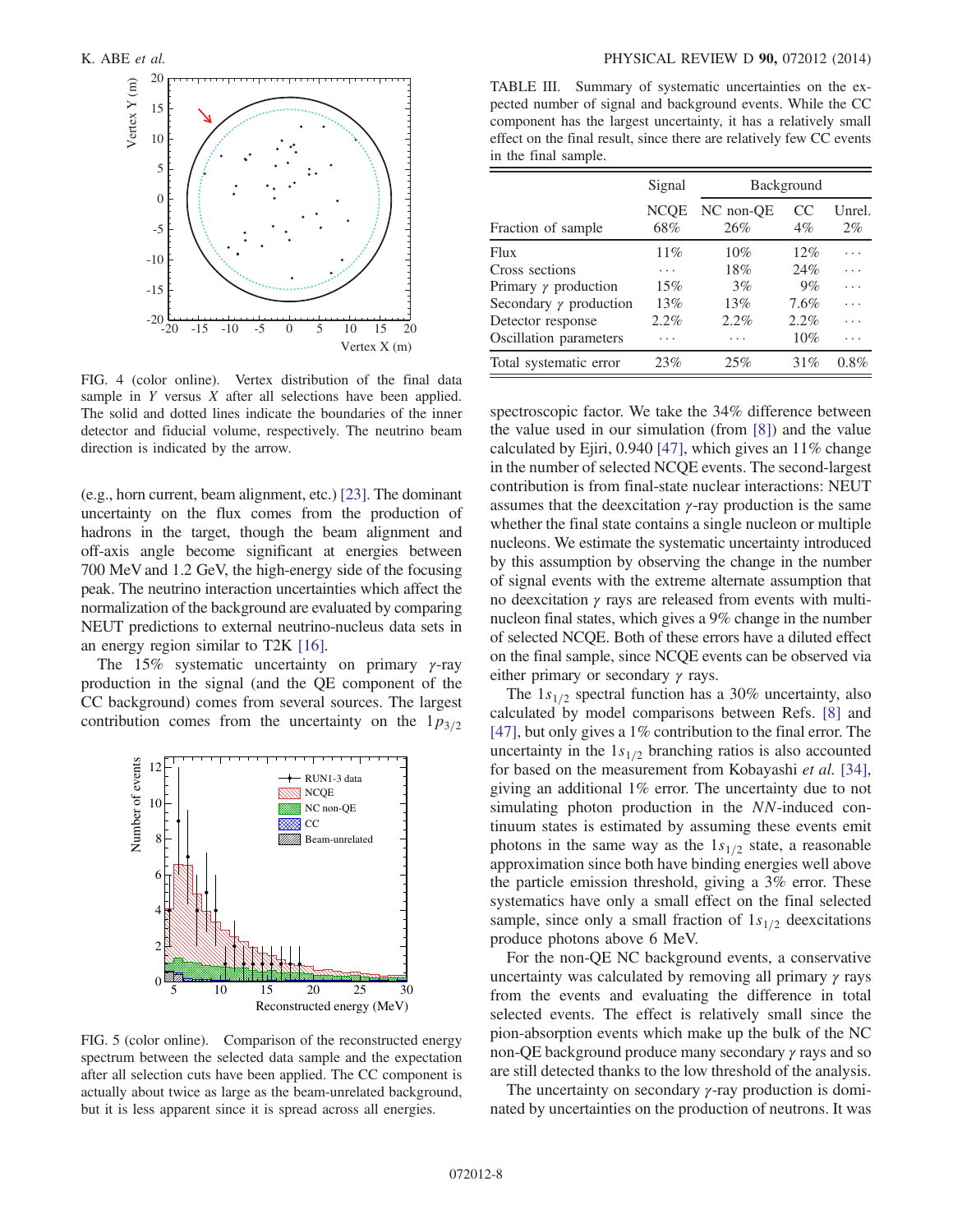## MEASUREMENT OF THE NEUTRINO-OXYGEN NEUTRAL-… PHYSICAL REVIEW D 90, 072012 (2014)

evaluated by comparing alternate models of neutron production and interaction from GCALOR and NEUT and how they altered the observed Cherenkov light level for our simulated events, for both signal events and the pionabsorption background. Even with changes of a factor of 2 or more in the average amount of energy deposited in the detector between the different neutron interaction models, the change in the number of selected events is relatively small because we only count events and do not attempt to distinguish between events with one or multiple  $\gamma$  rays. Events with secondary  $\gamma$  rays typically have multiple  $\gamma$  rays and often have primary  $\gamma$  rays, as well, so the detection efficiency is kept high even with a significant change in the secondary  $\gamma$ -ray production probability.

The detector uncertainty includes contributions from uncertainties in the SK energy scale, vertex resolution, and selection efficiency. It is estimated by comparing simulation and data from the linear electron accelerator installed above SK [\[48\].](#page-10-4) The systematic uncertainty due to the atmospheric oscillation parameters,  $\theta_{23}$  and  $|\Delta m_{32}^2|$ , is estimated by varying the parameters within their uncertainestimated by varying the parameters within their uncertainties from the T2K measurement of these parameters [\[41\]](#page-9-25).

There are two final systematic uncertainties that were evaluated but have a negligible impact on the result. We evaluated the potential nonuniformity of the selection efficiency with respect to  $Q^2$  by changing the value of the MC axial mass to distort the differential cross section. This variation changes the final calculated cross section by less than a percent. The beam-unrelated background is estimated from the out-of-time events which have a statistical error of 0.8%.

## V. MEASURED CROSS SECTION

<span id="page-8-0"></span>The NCQE cross section is measured by comparing the NCQE cross section as calculated in recent theoretical work [\[8\]](#page-9-3) averaged over the unoscillated T2K flux with the observed number of events after background subtraction:

$$
\langle \sigma_{\nu, \text{NCQE}}^{\text{obs}} \rangle = \frac{N^{\text{obs}} - N^{\text{exp}}_{\text{bkg}}}{N^{\text{exp}} - N^{\text{exp}}_{\text{bkg}}} \langle \sigma_{\nu, \text{NCQE}}^{\text{theory}} \rangle, \tag{1}
$$

where  $\langle \sigma_{\nu, NCCE}^{\text{obs}} \rangle$  is the observed flux-averaged NCQE cross section and  $\langle \sigma_{\nu, NCCE}^{\text{theory}} \rangle = 2.01 \times 10^{-38} \text{ cm}^2$  is the flux-<br>system cross section from Bot [81, The NCOE cross averaged cross section from Ref. [\[8\].](#page-9-3) The NCQE cross section includes all spectral states, since even states without primary  $\gamma$ -ray emission are often observed with secondary  $\gamma$ rays. The total number of observed events is  $N<sup>obs</sup>$  (43), the total number of expected events is  $N^{\text{exp}}$  (51.0), and  $N^{\text{exp}}_{bkg}$ <br>(16.2) denotes the expected number of beckground events (16.2) denotes the expected number of background events.

The obtained flux-averaged neutrino-oxygen NCQE cross section is  $1.55 \times 10^{-38}$  cm<sup>2</sup> at a median neutrino flux energy of 630 MeV. The 68% confidence interval on the cross section is  $(1.20, 2.26) \times 10^{-38}$  cm<sup>2</sup> and the 90% confidence interval is  $(0.96, 2.78) \times 10^{-38}$  cm<sup>2</sup>.

<span id="page-8-1"></span>

FIG. 6 (color online). The T2K measurement of the fluxaveraged NCQE cross section, represented by a black point, compared with the calculated cross section from Ref. [\[8\]](#page-9-3). The dashed line shows the cross section versus neutrino energy, and the solid horizontal line shows the flux-averaged cross section. The vertical error bar on the data represents the 68% confidence interval on the measured cross section, while the horizontal error bar is placed at the central value from our data and represents 68% of the flux at each side of the median energy. The solid gray histogram shows the unoscillated T2K neutrino flux.

They include both statistical and systematic errors and were calculated by using a Monte Carlo method to account for the systematic errors that are correlated between different samples. While the underlying systematic uncertainties are symmetric and Gaussian, the confidence interval is asymmetric around the central value because some of the uncertainties, primarily the production of secondary  $\gamma$  rays and to a lesser extent the neutrino flux, are correlated between the background expectation and the signal expectation which are found in the numerator and denominator, respectively, of Eq. [\(1\)](#page-8-0). Figure [6](#page-8-1) shows our result compared with a theoretical calculation of the NCQE cross section [\[8\]](#page-9-3). The vertical error bar for data shows the 68% confidence interval on the data, and the horizontal error bar represents 68% of the flux at each side of the median energy. The measurement is consistent with the recent theoretical calculation at the 68% confidence level. Using the same Monte Carlo method used to calculate the confidence intervals, we reject the background-only hypothesis (NCQE cross section of 0) with a p value of  $4 \times 10^{-8}$ , which corresponds to a one-sided z score of  $5.4\sigma$ .

## VI. CONCLUSION

We have reported the first measurement of the cross section of neutrino-oxygen NCQE interactions, measured via the detection of nuclear deexcitation γ rays in the Super-Kamiokande detector by using the T2K narrowband neutrino beam. Our measurement is consistent with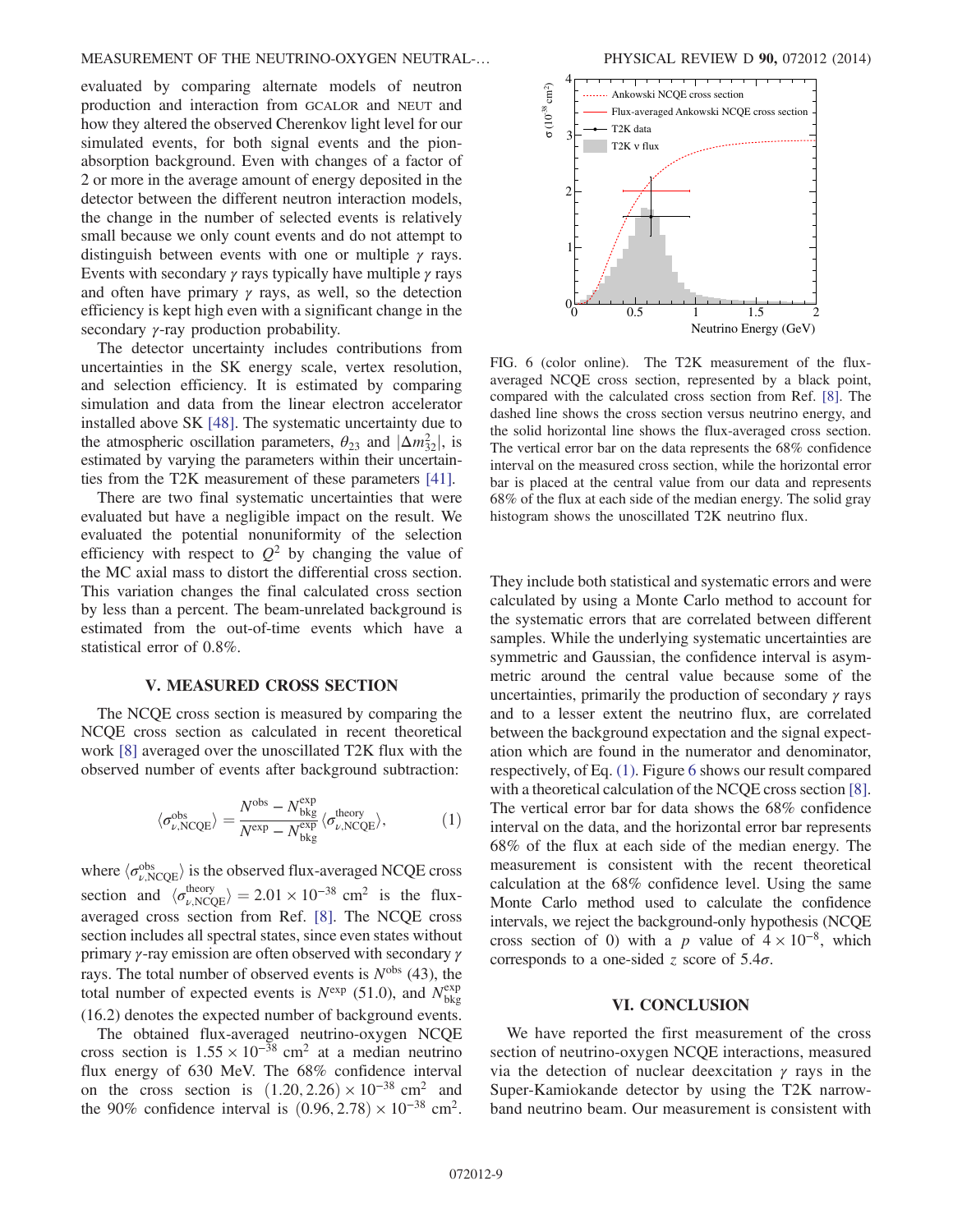the theoretical expectation at the 68% confidence level. Because of the similar peak energies for T2K neutrinos and atmospheric neutrinos, the present work will shed light on the study of the atmospheric background events for low-energy astrophysical phenomena in neutrino experiments. In this paper, we assume that oscillations do not modify the total flux of neutrinos at SK, but oscillations to a sterile neutrino (such as those considered in [\[49\]\)](#page-10-5) could lower the overall rate of all NC events, including NCQE events.

## ACKNOWLEDGMENTS

We thank the J-PARC staff for superb accelerator performance and the CERN NA61 Collaboration for

K. ABE *et al.* **PHYSICAL REVIEW D 90, 072012 (2014) PHYSICAL REVIEW D 90, 072012 (2014)** 

providing valuable particle production data. We acknowledge the support of MEXT, Japan; NSERC, NRC, and CFI, Canada; CEA and CNRS/IN2P3, France; DFG, Germany; INFN, Italy; National Science Centre (NCN), Poland; RSF, RFBR, and MES, Russia; MINECO and ERDF funds, Spain; SNSF and SER, Switzerland; STFC, United Kingdom; and DOE, USA. We also thank CERN for the UA1/NOMAD magnet, DESY for the HERA-B magnet mover system, NII for SINET4, and the WestGrid and SciNet consortia in Compute Canada, GridPP, United Kingdom. In addition, participation of individual researchers and institutions has been further supported by funds from ERC (FP7), EU; JSPS, Japan; Royal Society, United Kingdom; and DOE Early Career program, USA.

- <span id="page-9-0"></span>[1] B. Bodmann et al. (KARMEN Collaboration), [Phys. Lett. B](http://dx.doi.org/10.1016/0370-2693(92)90055-9) 280[, 198 \(1992\)](http://dx.doi.org/10.1016/0370-2693(92)90055-9).
- [2] B. Armbruster et al. (KARMEN Collaboration), [Phys. Lett.](http://dx.doi.org/10.1016/S0370-2693(98)00087-2) B 423[, 15 \(1998\)](http://dx.doi.org/10.1016/S0370-2693(98)00087-2).
- <span id="page-9-1"></span>[3] K. Langanke, P. Vogel, and E. Kolbe, [Phys. Rev. Lett.](http://dx.doi.org/10.1103/PhysRevLett.76.2629) 76, [2629 \(1996\)](http://dx.doi.org/10.1103/PhysRevLett.76.2629).
- <span id="page-9-2"></span>[4] E. Kolbe, K. Langanke, S. Krewald, and F. Thielemann, Nucl. Phys. A540[, 599 \(1992\)](http://dx.doi.org/10.1016/0375-9474(92)90175-J).
- [5] J. F. Beacom and P. Vogel, *Phys. Rev. D* 58[, 053010 \(1998\)](http://dx.doi.org/10.1103/PhysRevD.58.053010); 58[, 093012 \(1998\).](http://dx.doi.org/10.1103/PhysRevD.58.093012)
- [6] S. Nussinov and R. Shrock, [Phys. Rev. Lett.](http://dx.doi.org/10.1103/PhysRevLett.86.2223) 86, 2223 [\(2001\).](http://dx.doi.org/10.1103/PhysRevLett.86.2223)
- <span id="page-9-4"></span>[7] E. Kolbe, K. Langanke, and P. Vogel, [Phys. Rev. D](http://dx.doi.org/10.1103/PhysRevD.66.013007) 66, [013007 \(2002\).](http://dx.doi.org/10.1103/PhysRevD.66.013007)
- <span id="page-9-3"></span>[8] A. M. Ankowski, O. Benhar, T. Mori, R. Yamaguchi, and M. Sakuda, Phys. Rev. Lett. 108[, 052505 \(2012\)](http://dx.doi.org/10.1103/PhysRevLett.108.052505).
- <span id="page-9-5"></span>[9] K. Bays et al. (Super-Kamiokande Collaboration), [Phys.](http://dx.doi.org/10.1103/PhysRevD.85.052007) Rev. D 85[, 052007 \(2012\)](http://dx.doi.org/10.1103/PhysRevD.85.052007).
- [10] K. Ueno et al. (Super-Kamiokande Collaboration), [Astropart. Phys.](http://dx.doi.org/10.1016/j.astropartphys.2012.05.008) 36, 131 (2012).
- <span id="page-9-6"></span>[11] Y. Fukuda et al. (Super-Kamiokande Collaboration), [Nucl.](http://dx.doi.org/10.1016/S0168-9002(03)00425-X) [Instrum. Methods Phys. Res., Sect. A](http://dx.doi.org/10.1016/S0168-9002(03)00425-X) 501, 418 (2003).
- [12] J. F. Beacom and M. R. Vagins, [Phys. Rev. Lett.](http://dx.doi.org/10.1103/PhysRevLett.93.171101) 93, 171101 [\(2004\).](http://dx.doi.org/10.1103/PhysRevLett.93.171101)
- [13] K. Abe *et al.*, [arXiv:1109.3262.](http://arXiv.org/abs/1109.3262)
- [14] T. Akiri et al. (LBNE Collaboration), [arXiv:1110.6249.](http://arXiv.org/abs/1110.6249)
- <span id="page-9-7"></span>[15] K. Abe et al. (T2K Collaboration), [Nucl. Instrum. Methods](http://dx.doi.org/10.1016/j.nima.2011.06.067) [Phys. Res., Sect. A](http://dx.doi.org/10.1016/j.nima.2011.06.067) 659, 106 (2011).
- <span id="page-9-8"></span>[16] K. Abe et al. (T2K Collaboration), [Phys. Rev. D](http://dx.doi.org/10.1103/PhysRevD.87.092003) 87, 092003 [\(2013\).](http://dx.doi.org/10.1103/PhysRevD.87.092003)
- <span id="page-9-9"></span>[17] G. Battistoni et al., [Nucl. Instrum. Methods Phys. Res.,](http://dx.doi.org/10.1016/j.nimb.2011.04.028) Sect. B 269[, 2850 \(2011\).](http://dx.doi.org/10.1016/j.nimb.2011.04.028)
- <span id="page-9-10"></span>[18] N. Abgrall et al. (NA61/SHINE Collaboration), [Phys. Rev.](http://dx.doi.org/10.1103/PhysRevC.84.034604) C 84[, 034604 \(2011\).](http://dx.doi.org/10.1103/PhysRevC.84.034604)
- [19] N. Abgrall (NA61/SHINE Collaboration), [Phys. Rev. C](http://dx.doi.org/10.1103/PhysRevC.85.035210) 85, [035210 \(2012\).](http://dx.doi.org/10.1103/PhysRevC.85.035210)
- <span id="page-9-11"></span>[20] M. Bonesini, A. Marchionni, F. Pietropaolo, and T. Tabarelli de Fatis, [Eur. Phys. J. C](http://dx.doi.org/10.1007/s100520100656) 20, 13 (2001).
- <span id="page-9-12"></span>[21] R. Brun, F. Carminati, and S. Giani, Report No. CERN-W5013, 1994.
- <span id="page-9-13"></span>[22] C. Zeitnitz and T. Gabriel, [Nucl. Instrum. Methods Phys.](http://dx.doi.org/10.1016/0168-9002(94)90613-0) [Res., Sect. A](http://dx.doi.org/10.1016/0168-9002(94)90613-0) 349, 106 (1994).
- <span id="page-9-14"></span>[23] K. Abe et al. (T2K Collaboration), [Phys. Rev. D](http://dx.doi.org/10.1103/PhysRevD.87.012001) 87, 012001 [\(2013\).](http://dx.doi.org/10.1103/PhysRevD.87.012001)
- <span id="page-9-15"></span>[24] M. Nakahata et al. (KAMIOKANDE Collaboration), [J.](http://dx.doi.org/10.1143/JPSJ.55.3786) [Phys. Soc. Jpn.](http://dx.doi.org/10.1143/JPSJ.55.3786) 55, 3786 (1986).
- [25] Y. Hayato, [Nucl. Phys. B, Proc. Suppl.](http://dx.doi.org/10.1016/S0920-5632(02)01759-0) 112, 171 (2002).
- <span id="page-9-16"></span>[26] O. Benhar, N. Farina, H. Nakamura, M. Sakuda, and R. Seki, Phys. Rev. D 72[, 053005 \(2005\).](http://dx.doi.org/10.1103/PhysRevD.72.053005)
- [27] O. Benhar, A. Fabrocini, S. Fantoni, and I. Sick, [Nucl. Phys.](http://dx.doi.org/10.1016/0375-9474(94)90920-2) A579[, 493 \(1994\)](http://dx.doi.org/10.1016/0375-9474(94)90920-2).
- <span id="page-9-17"></span>[28] R. Bradford, A. Bodek, H. S. Budd, and J. Arrington, [Nucl.](http://dx.doi.org/10.1016/j.nuclphysbps.2006.08.028) [Phys. B, Proc. Suppl.](http://dx.doi.org/10.1016/j.nuclphysbps.2006.08.028) 159, 127 (2006).
- <span id="page-9-18"></span>[29] M. Leuschner et al., [Phys. Rev. C](http://dx.doi.org/10.1103/PhysRevC.49.955) 49, 955 (1994).
- [30] M. Bernheim et al., Nucl. Phys. A375[, 381 \(1982\).](http://dx.doi.org/10.1016/0375-9474(82)90020-3)
- [31] K. Fissum et al. (Jefferson Lab Hall A Collaboration), [Phys.](http://dx.doi.org/10.1103/PhysRevC.70.034606) Rev. C 70[, 034606 \(2004\).](http://dx.doi.org/10.1103/PhysRevC.70.034606)
- <span id="page-9-19"></span>[32] D. Rohe et al., Phys. Rev. Lett. 93[, 182501 \(2004\)](http://dx.doi.org/10.1103/PhysRevLett.93.182501).
- [33] F. Ajzenberg-Selove, [Nucl. Phys.](http://dx.doi.org/10.1016/0375-9474(91)90446-D) **A523**, 1 (1991).
- <span id="page-9-20"></span>[34] K. Kobayashi et al., [arXiv:nucl-ex/0604006.](http://arXiv.org/abs/nucl-ex/0604006)
- <span id="page-9-21"></span>[35] D. Rein and L. M. Sehgal, [Ann. Phys. \(N.Y.\)](http://dx.doi.org/10.1016/0003-4916(81)90242-6) 133, 79 [\(1981\).](http://dx.doi.org/10.1016/0003-4916(81)90242-6)
- <span id="page-9-22"></span>[36] E. Oset, H. Toki, and W. Weise, [Phys. Rep.](http://dx.doi.org/10.1016/0370-1573(82)90123-5) 83, 281 [\(1982\).](http://dx.doi.org/10.1016/0370-1573(82)90123-5)
- <span id="page-9-23"></span>[37] D. Ashery, I. Navon, G. Azuelos, H. K. Walter, H. J. Pfeiffer, and F. W. Schlepütz, Phys. Rev. C 23[, 2173 \(1981\).](http://dx.doi.org/10.1103/PhysRevC.23.2173)
- [38] M. Jones et al., Phys. Rev. C 48[, 2800 \(1993\)](http://dx.doi.org/10.1103/PhysRevC.48.2800).
- [39] R. Giannelli et al., Phys. Rev. C 61[, 054615 \(2000\).](http://dx.doi.org/10.1103/PhysRevC.61.054615)
- <span id="page-9-24"></span>[40] H. Engelhardt, C. Lewis, and H. Ullrich, [Nucl. Phys.](http://dx.doi.org/10.1016/0375-9474(76)90486-3) A258, [480 \(1976\)](http://dx.doi.org/10.1016/0375-9474(76)90486-3).
- <span id="page-9-25"></span>[41] K. Abe et al. (T2K Collaboration), [Phys. Rev. Lett.](http://dx.doi.org/10.1103/PhysRevLett.111.211803) 111, [211803 \(2013\).](http://dx.doi.org/10.1103/PhysRevLett.111.211803)
- <span id="page-9-26"></span>[42] K. Abe et al. (Super-Kamiokande Collaboration), [Phys.](http://dx.doi.org/10.1103/PhysRevD.83.052010) Rev. D 83[, 052010 \(2011\)](http://dx.doi.org/10.1103/PhysRevD.83.052010).
- <span id="page-9-27"></span>[43] M. Smy, in Proceedings of the Thirtieth International Cosmic Ray Conference, Vol. 5, edited by R. Caballero,